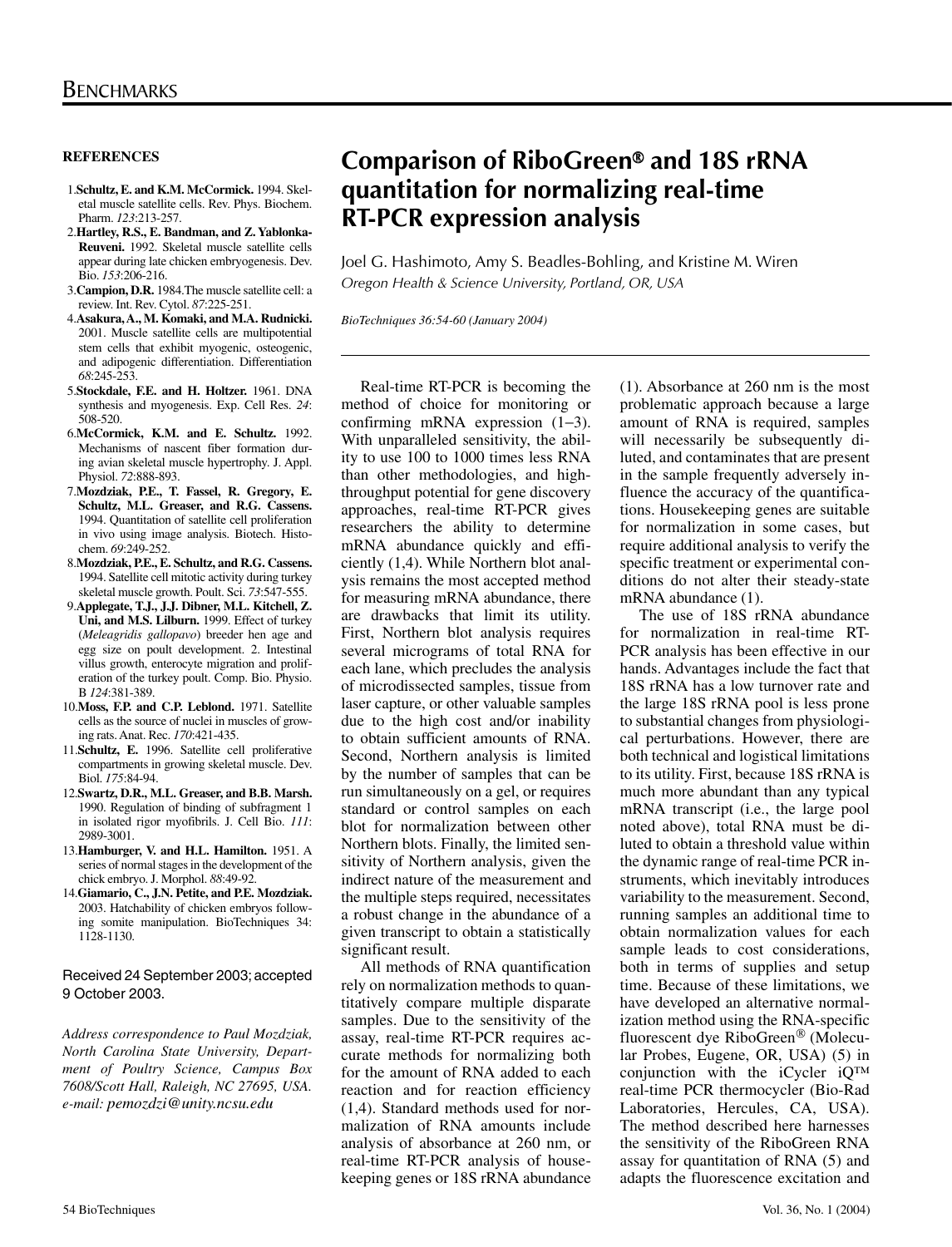

**Figure 1. Comparison of accuracy and dynamic range of RNA concentrations determined by (A) RiboGreen and (B) UV absorbance at 260 nm.** Both assays were performed on a twofold dilution series of the rRNA standard included in the RiboGreen kit. UV 260:280 ratios did not differ significantly from 2.0. At higher RNA concentrations, both assays perform similarly. At lower RNA concentrations (inset), the RiboGreen assay is more accurate and precise.

detection of a real-time PCR thermocycler to function as a 96-well fluorometer (6). The use of the optical thermocycler in this application results in more accurate and broadly applicable normalization, higher throughput, and decreased cost of real-time RT-PCR assays, and alleviates the need to purchase additional instrumentation to run the RiboGreen fluorometric assay.

Real-time RT-PCR and RiboGreen

assays were carried out using the iCycler with the iQ Real-Time analysis module. Total RNA isolated with RNA STAT-60TM (Tel-Test, Friendswood, TX, USA) followed by DNase treatment was employed as template. Onestep RT-PCR was carried out using the QuantiTect<sup>™</sup> SYBR<sup>®</sup> Green I RT-PCR Kit (Qiagen, Valencia, CA, USA) according to the manufacturer's suggestions. Spectrophotometric analysis of



**Figure 2. Comparison of standard RNA quantification methods.** RiboGreen and 18S rRNA realtime RT-PCR data represent the mean of triplicate measurements ( $\overline{x}$  ± SEM). UV<sub>260</sub> data was used to calculate RNA concentrations, determined with a single measurement. UV 260:280 ratios did not differ significantly from 2.0. UV Quant, UV quantitation measured as absorbance at 260 nm; cv, coefficient of variation.

the DNase-treated RNA showed RNA was free of contaminates as indicated by UV 260/280 ratios of 2.0. RT-PCRs were carried out in 25 µL volumes with 20 ng of total RNA for gene expression reactions and 100 pg of total RNA for 18S reactions. The following primers were used for the PCR amplifications: m5ard-F (5′-TGCGGTTTAGCGTCG-GTGTC-3′); m5ard-R (5′-CCAAGTG-GCCAAAGCGTA-3′); m18S-F (5′-GT-TCCGACCATAAACGATGCC-3′); and m18S-R (5′-TGGTGGTGCCCT-TCCGTCAAT-3′). Real-time RT-PCR efficiency was determined for each primer set using a fivefold dilution series of total RNA and did not differ significantly from 100%. Individual reaction kinetics were also analyzed to ensure each real-time RT-PCR did not differ significantly from 100% (3,7).

The RiboGreen RNA Quantitation Kit was employed as recommended by the manufacturer with the following modifications. An RNA standard curve was generated as a twofold serial dilution series ranging from 2000 pg/µL to 31.25 pg/µL in TE (10 mM Tris, 1 mM EDTA) buffer. For each experimental sample, 2 µL of the RNA aliquot used in the real-time RT-PCR was added to 98 µL of TE. Following the addition of 1 equivalent volume of  $1 \times$  RiboGreen dye, three 50-µL aliquots of each standard, blank, and experimental sample were loaded individually into three adjacent wells of a 96-well PCR plate. Well factors were collected from an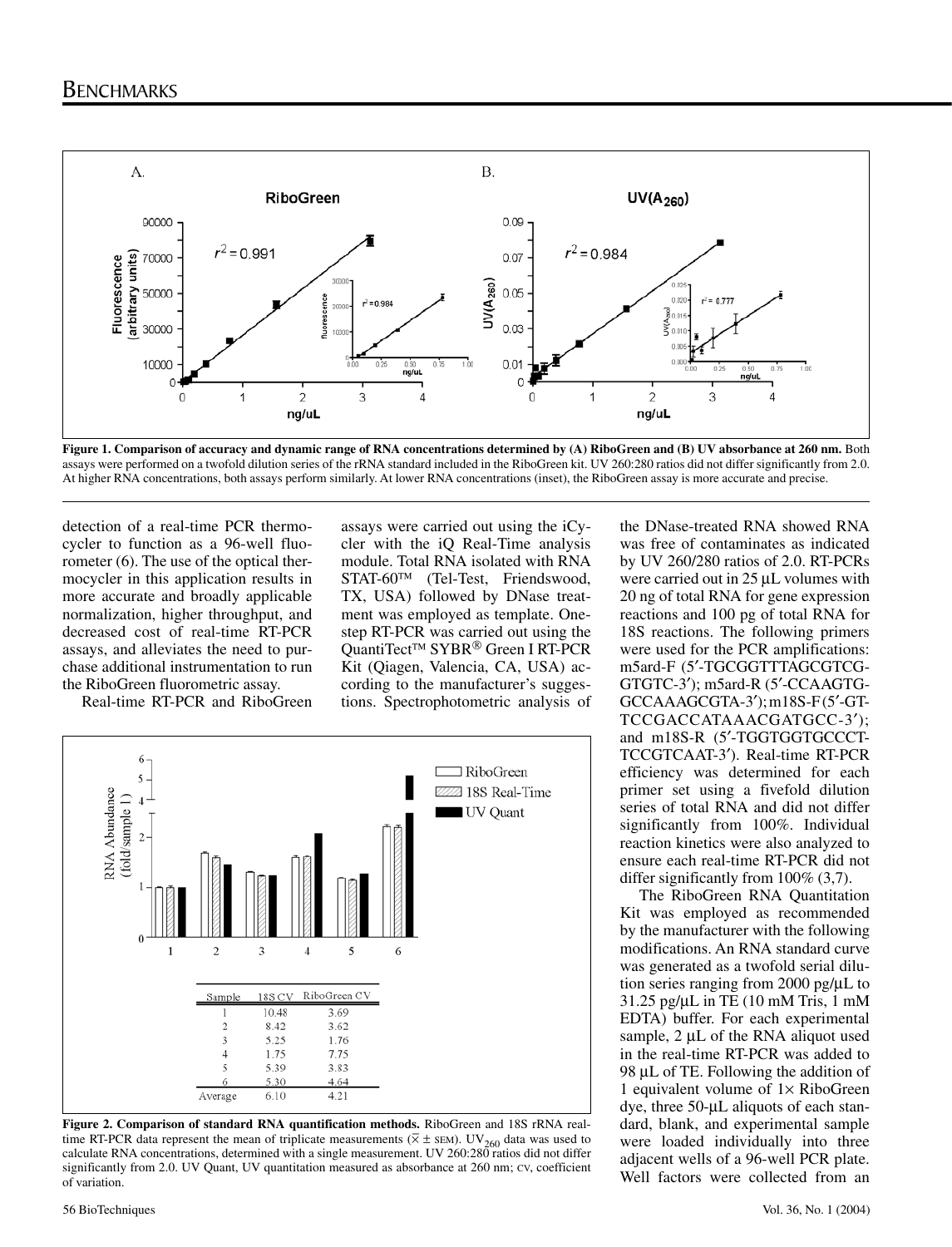external well factor plate containing 50 µL of a 1:10 dilution of the Bio-Rad External Well Factor Solution in each well of a 96-well PCR plate. The following iCyler protocol was used for fluorometer measurements: 1 min at 25°C and 6 cycles of 20 s at 25°C with fluorescence monitored during the final six cycles. After external well factor collection, the protocol was resumed and the iCycler block was allowed to cool to 25°C before pausing the protocol and adding the experimental 96-well plate.

Following the RiboGreen assay on the iCycler, raw fluorescence data was pasted into a Microsoft Excel spreadsheet and an average fluorescence for each well and sample was calculated. After background fluorescence subtraction, fluorescence was converted to nanograms per well based on the RNA standard curve. Using a real-time RT-PCR standard curve generated from a fivefold dilution series of total RNA for mouse 5α-reductase (*Srd5a*1), the amount of total RNA loaded for each RT-PCR was converted into crossing thresholds  $[C_t]$ , which were used along with the  $Srd5a1$  C<sub>t</sub> to determine relative expression using the ∆∆C*<sup>t</sup>* method (8). Fold regulation was then determined by normalizing all values to the mean of the relative expression for the control group and \_ is presented as mean  $(\overline{\times} \pm \text{SEM})$ .

The linearity and dynamic range of RNA concentrations determined by absorbance at 260 nm and Ribo-Green on a twofold serial dilution of the standard rRNA stock included in the RiboGreen kit are shown in Figure 1. At high RNA concentrations, absorbance at 260 nm and the RiboGreen assay are comparable. However, at RNA concentrations typically used for real-time RT-PCR assays, the RiboGreen assay clearly demonstrates less variability  $(r^2 = 0.984$  vs.  $r^2 = 0.777$ ) than UV absorbance for RNA quantification. Thus, the RiboGreen approach allows more accurate measurement of lower amounts of RNA. The ability of the RiboGreen method to assess total RNA abundance is compared to real-time RT-PCR for the 18S rRNA

subunit and UV absorbance at 260 nm in Figure 2. The table of coefficient of variation values for each RNA sample indicates the RiboGreen assay has less overall variation when compared to 18S rRNA real-time RT-PCR. Normalization of real-time RT-PCR data for an mRNA transcript (5α-reductase mRNA) derived from three distinct mouse brain regions, using either 18S rRNA abundance or RiboGreen, is compared in Figure 3. The RiboGreen normalized data has a lower coefficient of variation than the 18S data in every case, indicating a clear benefit of using the RiboGreen assay to normalize real-time RT-PCR data for analysis of gene expression.

The ability to measure relative transcript abundance in samples of 10−20 ng of total RNA afforded by real-time RT-PCR analysis with SYBR Green I detection has created a cost-effective approach to research, both in terms of throughput volume and in the ability to resolve small but significant changes in increasingly small tissue samples (1,2,4). However, a continuing limitation to the application of this technolo-



**Figure 3. Comparison of 18S rRNA normalized real-time RT-PCR data and RiboGreen normalized data for analysis of gene expression.** *Srd5a*1 (5α-reductase) mRNA abundance was determined in dissected mouse amygdala (A), midbrain (B), and adrenal gland (C) at various points of ethanol withdrawal. In all cases, RiboGreen normalized data shows lower or equivalent overall error compared to the 18S rRNA normalized data. Ribo2 represents a repeat of the RiboGreen assay to demonstrate the reproducibility of the assay. CV, coefficient of variation.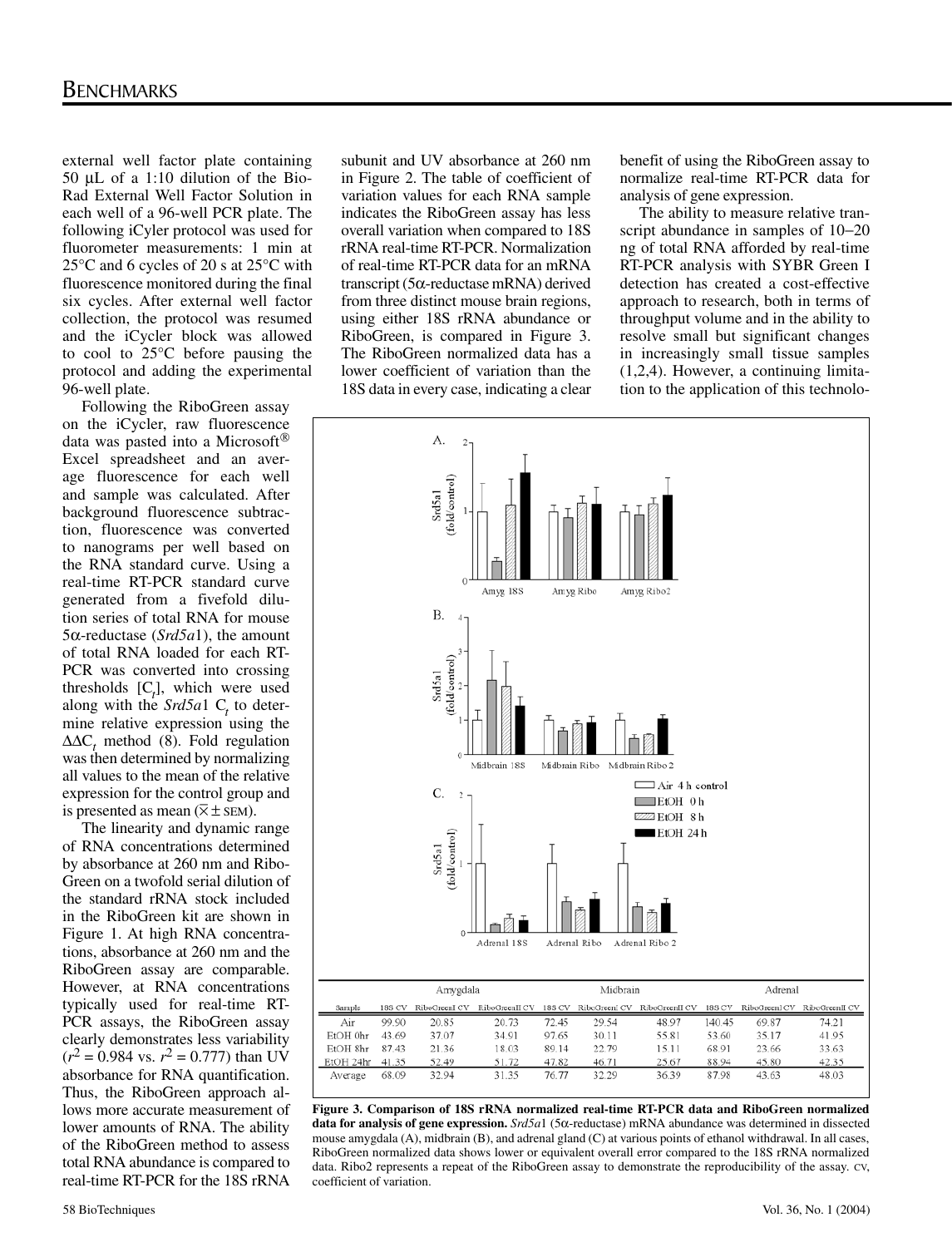gy is the lack of any single "universal" gene to normalize transcript abundance to the amount of RNA loaded. While specific genes may be appropriate under certain experimental conditions, the absence of regulation must be confirmed in each case, slowing the time to discovery and increasing cost of analysis. The 18S rRNA gene has been used effectively for the normalization of real-time RT-PCR data but certain technical and throughput issues (i.e., multiple dilutions of total RNA and repetition of the real-time RT-PCR procedure for each sample to normalize, respectively) give reason to consider other normalization methods.

We have thus developed a novel application of the iQ real-time detection module of the iCycler thermocycler employing the RiboGreen assay (5) to quantify RNA concentrations down to several picograms per microliter. The RiboGreen assay is both far superior to and uses much less sample for analysis

than UV absorbance at 260 nm (Figure 1). In addition, real-time RT-PCR data obtained for the example employed here, the 5α-reductase mRNA from various brain regions, showed similar or less error when normalized with results from the RiboGreen assay compared to real-time RT-PCR data for 18S rRNA (Figure 2 and 3). The reduced variation seen in the RiboGreen normalized data shown in Figure 2, and repeated with other mRNA species from different RNA samples (data not shown), is likely attributable to the dilutions required to assay for 18S rRNA from total RNA.

As normalization of real-time PCR data is required to correct for loading differences of template assuming individual reaction efficiencies have been determined to be similar, the use of a precise, accurate, and sensitive assay for determination of total RNA abundance is conceptually preferential to other methods such as housekeeping gene or 18S rRNA normalization

(1,9). Not only does the use of Ribo-Green to normalize real-time RT-PCR data reduce the cost of consumables and the amount of RNA required, the time that the iCycler is used is also reduced compared to assaying for both target and 18S rRNA in separate reactions. For example, an individual realtime RT-PCR reaction as previously described costs approximately \$1.65, whereas an individual RiboGreen reaction costs approximately \$0.08. A full 96-well real-time RT-PCR takes 2.5-3 h of machine time, while the RiboGreen assay uses approximately 20 min of machine time. The approach described here would be most advantageous when assaying the regulation of a small number of genes from a large number of different samples, but the trend toward reduced variability with the RiboGreen normalized data suggests it may be better in most applications for the determination of gene expression differences.